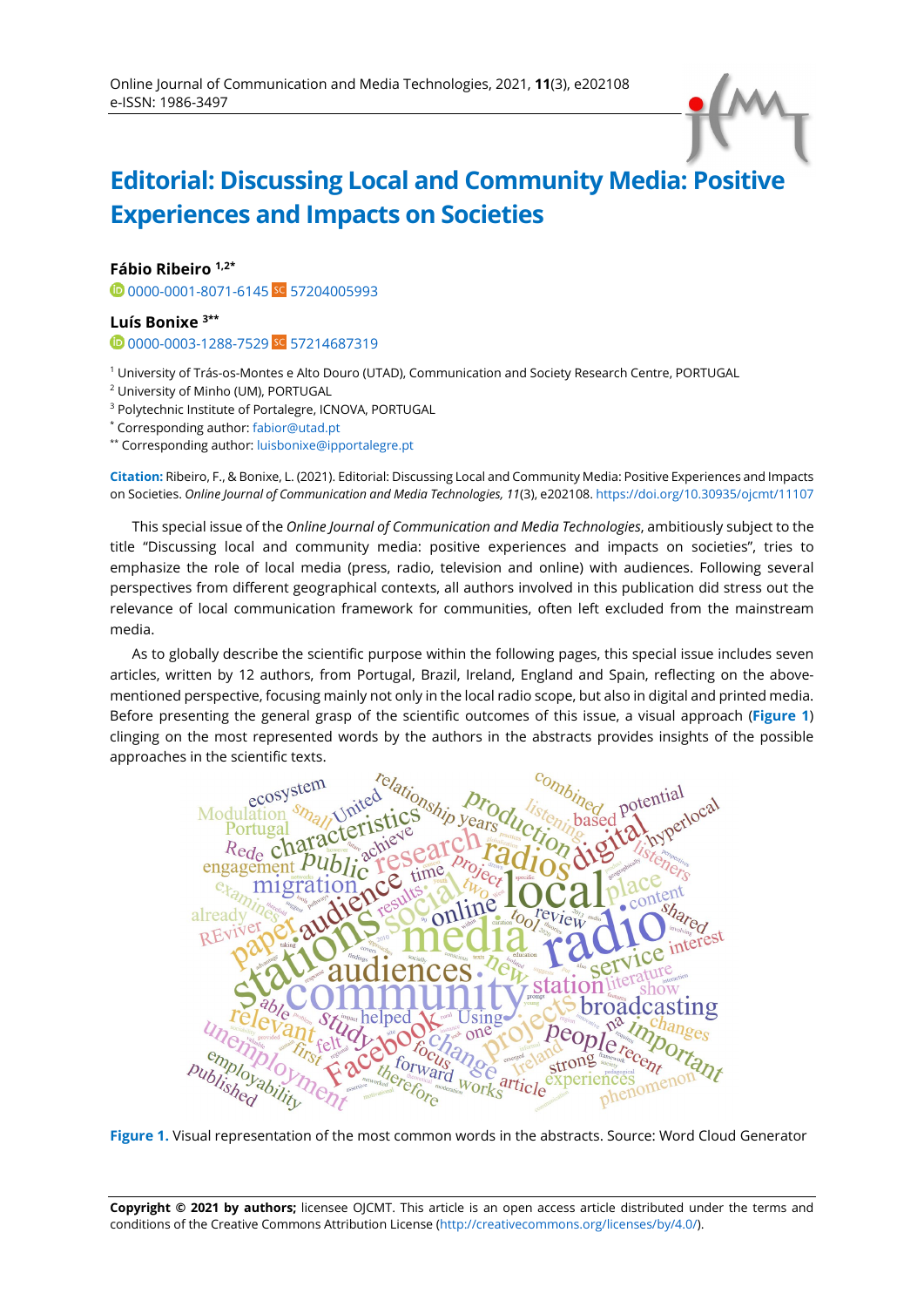Using the online software tool *Word Cloud Generator*, which detaches the most quoted words into a messy and crowded image, one can wonder about the general trend of the articles. In doing so, it seems obvious that "media", "community", "audiences", "local", "radio" were expected keywords in the articles. In this analysis, a closer look to the smaller words may express possible insights followed by the authors. Words as "employability", "change", "engagement", "phenomenon", just to name a few possibilities, convey positive interpretations of local media as a field of study. However, this image is insufficient to sustain the general perspective of this issue.

The first article is written by Fábio Ribeiro and Luís Bonixe and it is clearly inspired by some of the latest theoretical aspects discussed, addressing the relationship that audiences seem to keep with local and regional media in Portugal. As such, the authors presents the data collected from an online survey of 139 consumers of local media, concluding the following: traditional media (printed and FM) are still the most consumed formats; the covid-19 pandemic was not decisive to increase local media consumption habits; seeking for information is the fundamental reason to follow local media; half of the sample have already interacted with broadcasters, especially to suggest ideas for journalistic approaches; in a global perspective, participants seemed pleased with the news coverage of local media towards local matters.

This special issue features an article from Brazil, thus combining a technological with a sociological approach. Nair Prata and Rafael Medeiros explored, as stated in the title, "The Migration from AM Radio to FM Radio in Brazil: Implications for Listeners and Local Broadcasters". Starting from 2013, the Brazilian radio landscape changed significantly, as the Federal Government decide to initiative the process of migrating AM (reaching almost 90% of the territory) to FM stations in Brazil, "a major metamorphosis that has reconfigured different spheres of broadcasting in the country (…) changing their forms of production, the possibilities of broadcasting and consuming their content and even the configuration of the audience". The authors concluded that these technical shifts are seriously compromising the faithfulness of long-lasting audiences in several regions in Brazil.

The article "Community Youth Radio in Rural Ireland", written by Jason Murphy and Kate Bluett, looks at two youth radio projects held in a community radio station in a rural West Ireland. After a four-month execution project, the authors observed positive sides of engaging young people in an informal education scope, especially in such isolated rural region. Hence, authors were able to identify "innovative and socially conscious" approaches amongst adolescents, "however this requires a strong product focus to audio texts". From this general remark, one might conclude that platformization and technology do now work randomly, as young people need guidance towards a deeper integration with the media.

Also in Ireland, again in the radio scope, Daithí McMahon addresses the general topic of the relevance of local Irish radio for their audiences in the article "In Tune with the Listener: How Local Radio in Ireland has Maintained Audience Attention and Loyalty". More specifically, the author argues that local radio would only achieve sustainability and survival by achieving a truly effort of engaging with communities and audiences. This solid assessment is a result of a research combining three study cases in Ireland – *Radio Kerry* and *Beat*, from the private sector, and one public service station *RTÉ 2fm*. The decisive trigger of such analysis relies on the potential of radio stations "to endear their audiences to the brand and compete for their attention in an increasingly competitive mediascape". Through an active role in "the formation of online communities on Facebook, by having a presence in the local community and by actively engaging with the audience", local broadcaster develop "an important place in the lives of the people it serves and therefore must be preserved as not only an invaluable public service but as a beacon of culture and heritage".

From Ireland to Portugal, this special issue also brings to the discussion two articles in the Portuguese framework. In this country, there is no legal regulation for the community media to operate, however this has not stopped social entrepreneurs and institutions to grasp their own media projects using the same valid concepts of local communication. This is one of the important conclusion of Miguel Midões article, entitled "Community Radios in Portugal: Mapping an Overlooked Alternative Media". This is a comprehensive map of the community radio sector in Portugal, although as we may stress once more, there is no legal background for those projects. Following analysis and observation criteria from previous research devoted to the Third Sector scholarship, Midões organized all of those projects, almost 30, according to specific links with communities and audiences, such as: immigrants, mental health institutions, universities, musicians, just to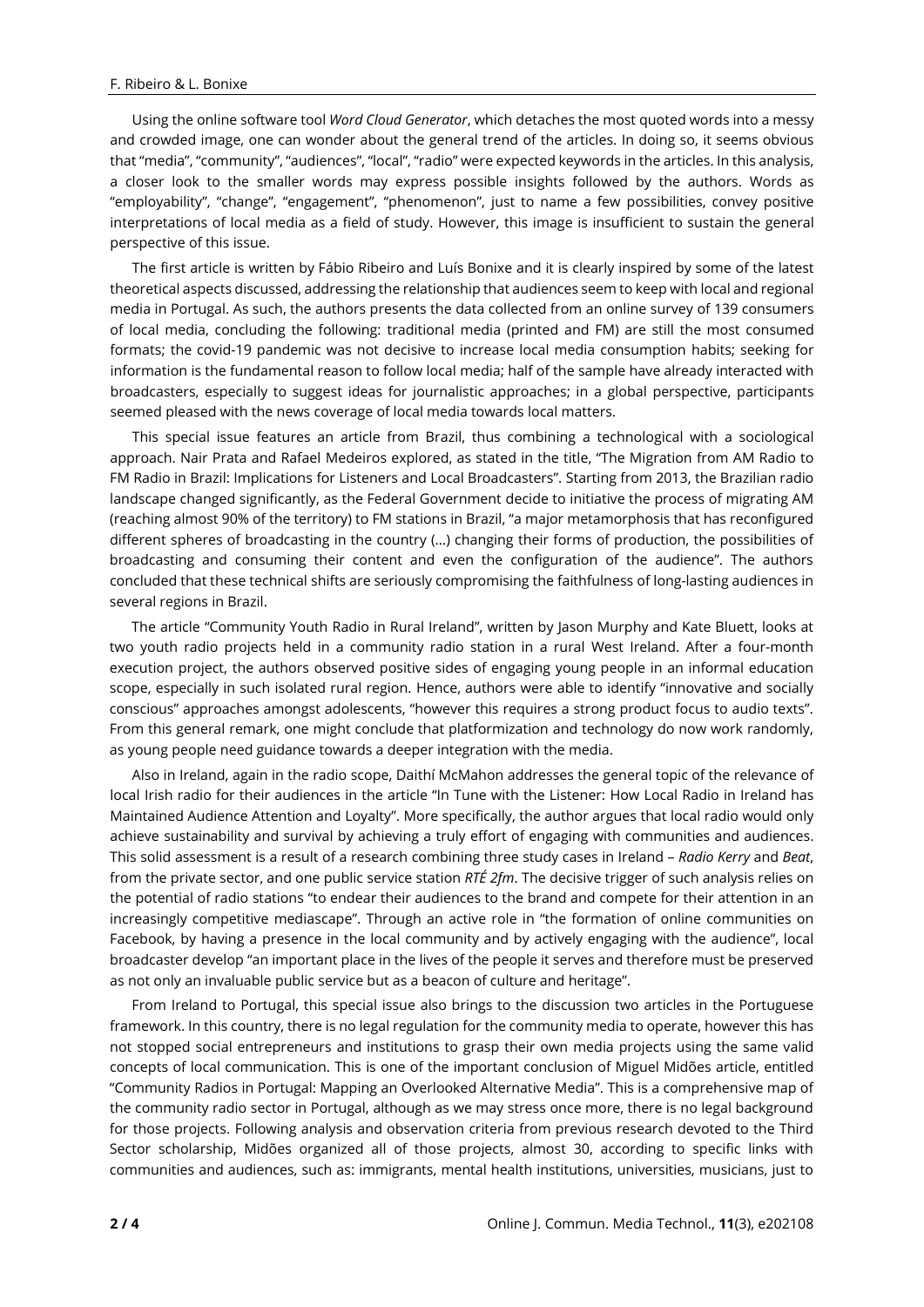name a few. This article states that these media "are based on such communities or call for their involvement somehow" and "these nonprofit radio projects emerge from the will and hard work of a group of volunteers that unite towards a common purpose: creating and promoting a community-based radio", yet confined to the most populated regions such as Oporto or Lisbon. One of the most remarkable aspects of this approach deals with the intriguing situation of a country lacking from legal background for such dynamics, whereas society manages to create specific projects to foster recognition and visibility.

Also in Portugal, the article "Facebook as a Local and Community Digital Media? Experiences Impacting on the Unemployed Audiences of the Project "REviver na Rede"", written by João Pinto and Teresa Cardoso, interestingly proposes a social media platform, Facebook, as to "impact of involving local audiences helped us achieve a valuable engagement, for instance through a prompt and assertive interaction, or a pedagogical moderation". Using the REviver na Rede [RELiving in the Network] Project, it was "emerged as a response to a specific problem (unemployment) felt within a regional community (audience)", the authors assessed that "Facebook can contribute to manage employability factors, like the isolation and social exclusion in unemployment" also acting "as a local and community digital media, facilitating experiences impacting on its audiences".

Finally, a kind of meta-study towards the local media research scope. María-Cruz Negreira-Rey and Xosé López-García present the article "A Decade of Research on Hyperlocal Media: An International Approach to a New Media Model", thus centering the debate on the hyperlocal media, an innovative approach within this issue. Following the understanding of hyperlocal media "with new informational approaches close to the citizenship, new organizational and business models", the authors carried out a systematic literature review in Web of Science and Scopus databases where these media have been studied. After collecting almost 100 articles in high-impact journals, the authors concluded that "researchers had early on in this new media model, especially in the United States, United Kingdom, Sweden and Australia where it was studied more intensely. The works published from 2010 to 2020 exhibit an interest in the study of the transformation of the media ecosystem, the mapping and analysis of the characteristics of the media, their organizational and business models, as well as their informative production and the relationship with the audience".

To sum up, this special issue also seeks to foster a very hot-topic research agenda in the latest years, but curiously enough, has led local media far from the general grasp of studies: disinformation. According to a very recent report from the MIT Technology Review[1,](#page-2-0) local media in the so-called "swing states" in the United States of America were the target of fake news strategies: "Data shows that during the election, disinformation was highly targeted locally, with voters in swing states exposed to significantly more online messages about voter intimidation, fraud, ballot glitches, and unrest than voters in other states".

Fake news may hamper democracy in a local and regional level; however other menace is also at stake, due to economic constraints of media institutions. According to the data published<sup>[2](#page-2-1)</sup> by Brazilian observatory *Atlas da Notícia* [The News Altas], in May 2020, 62.6% of municipalities do not have news outlets, representing 37 million people. The "news deserts", as defined by the organization, is a very troubling aspect in the media scope: "When comparing deserts and almost deserts with data from the United Nation's Human Development Index, we can see a clear correlation: in more developed municipalities, a greater presence of vehicles". Megan Garber, in *The Atlantic[3](#page-2-2)*, called this phenomenon "The Threat to American Democracy That Has Nothing to Do With Trump. The disappearance of local news is a slow-moving disaster". In Portugal, after the first lockdown in May 2020, authorities estimated that more than 30 regional media have disappeared. The Journalists' Union claimed that "without strong and independent local media institutions, engaged in active communities about local matters, society will be weakened and national mainstream media will not be able to find those stories, as well as citizens will suffer more with the lack of information". [4](#page-2-3) Here where we stand.

<span id="page-2-0"></span><sup>1</sup> Retrieved from [https://www.technologyreview.com/2020/12/16/1014633/data-shows-swing-state-voters-more-local](https://www.technologyreview.com/2020/12/16/1014633/data-shows-swing-state-voters-more-local-disinformation/)[disinformation/](https://www.technologyreview.com/2020/12/16/1014633/data-shows-swing-state-voters-more-local-disinformation/)

<span id="page-2-1"></span><sup>2</sup> Retrieved from <https://www.atlas.jor.br/desertos-de-noticia/>

<span id="page-2-2"></span>Retrieved from [https://www.theatlantic.com/culture/archive/2020/07/ghosting-news-margaret-sullivans-alarm](https://www.theatlantic.com/culture/archive/2020/07/ghosting-news-margaret-sullivans-alarm-bell/614011/)[bell/614011/](https://www.theatlantic.com/culture/archive/2020/07/ghosting-news-margaret-sullivans-alarm-bell/614011/)

<span id="page-2-3"></span><sup>4</sup> Retrieved from <https://www.apd.pt/imprensa-regional-por-um-jornalismo-forte-em-todo-o-pais/>